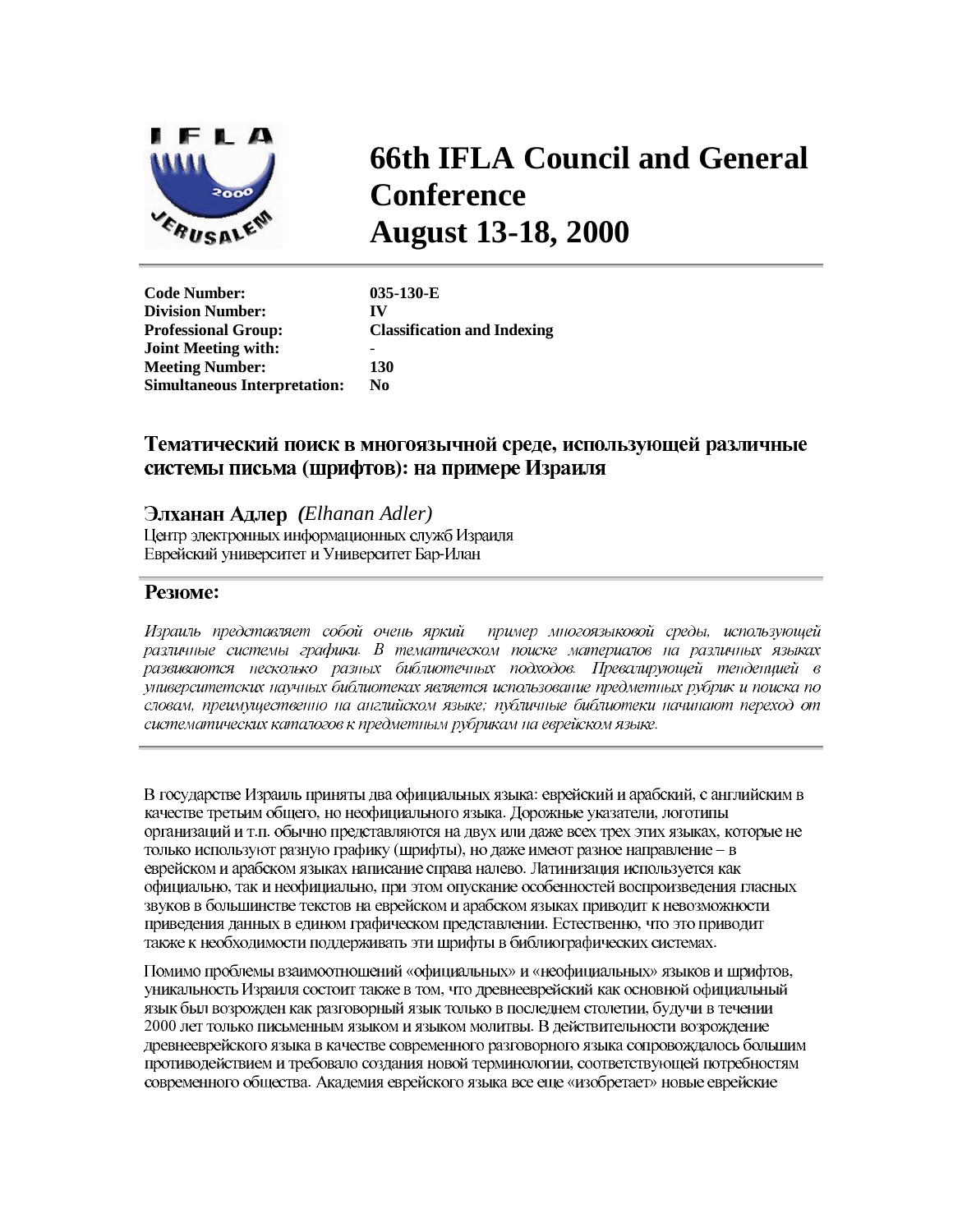термины и борется (с ограниченным успехом) против распространяющегося проникновения английского языка в обиходный еврейский.

Кроме того, Израиль - страна, активно поощряющая еврейскую иммиграцию из всех других стран мира, поэтому родным языком многих израильтян не являются ни официальные, ни полуофициальные языки. Действительно, говорят, что многие израильские матери обучались родному языку только через своих детей.

Такое вавилонское смешение языков и шрифтов оставило свой след и в израильской библиографической практике.

Израильская практика описательной каталогизации как в ручном, так и в автоматизированном режиме прелусматривает веление отдельных каталогов для каждой системы шрифтов: еврейского, арабского и латинского. Многие израильские библиотеки ведут также четвертый каталог на кириллическом алфавите; помимо того, что кириллица значительно проще латинизируется, чем еврейский или арабский, русский язык является родным языком большого сегмента израильского народа (особенно в последние годы), что объясняет необходимость сохранения этого дополнительного шрифта.

Однако, тематический доступ в такой многоязычной среде является весьма проблематичным, а подходы к решению проблем очень различны.

Начало израильской библиотечной практики было установлено в Еврейской национальной и университетской библиотеке (JNUL). Эта библиотека, основанная в 1892 г., в течение многих лет была самой большой и самой значительной в стране и многие годы единственной школой библиотечного дела. Ее профессиональная практика, в особенности сложившаяся в 1920-е и 1930-е годы, обычно становилась стандартом «де-факто» для всех других библиотек в Израиле. Только в последние тридцать лет, в связи с развитием других израильских университетов и дополнительным открытием библиотековедческих школ, роль этой библиотеки изменилась: она превратилась из законодательницы в первую среди равных, что привело также к появлению и развитию дополнительных подходов. Это в особенности отразилось на проблеме тематического доступа.

Ранний подход к тематическому поиску в израильских библиотеках, установленный JNUL, заключался в использовании систематического каталога (Десятичная классификация Дьюи со специальным расширением юдаики и исламики). Предпочтение, отданное искусственному языку классификационных индексов, а не естественному языку терминов, было идеальным решением для многоязычного общества, в особенности для того времени, когда еврейский язык был неадекватен для научной терминологии, а английский язык не был так распространен как сегодня (в то время научная терминология естественного немецкого языка имела больше шансов, поскольку большой сегмент научного сообщества получал образование в Германии). Традиция использования систематического каталога (обычно без указателя) все еще прочно существует в современном Израиле и продолжается не только в университетских и научных библиотеках, но также и в большинстве публичных библиотек.

Первой крупной израильской библиотекой, возродившей эту традицию, стала библиотека Университета Хайфы. Будучи новой, быстро растущей библиотекой, она стала первой самой большой израильской библиотекой, адаптировавшей Классификацию Библиотеки Конгресса, которая представляет собой идеальную систему расстановки большого по объему фонда открытого доступа, но плохо приспособлена для использования в систематическом каталоге. После обсуждения возможности создания предметных рубрик на еврейском языке, Университет Хайфы решил использовать также существующие предметные рубрики Библиотеки Конгресса. Такое решение объяснялось, прежде всего, его прагматическим характером: необходимость перевода с английского языка на еврейский предметных рубрик, в особенности для научной литературы не из области юдаики, и поддержка тезауруса на еврейском языке потребовали бы участия большого количества профессионалов из разных отраслей знания, а возможность копирования каталогизации БК и ее классификации дает значительные преимущества. Университет Хайфы также полагал, каждый член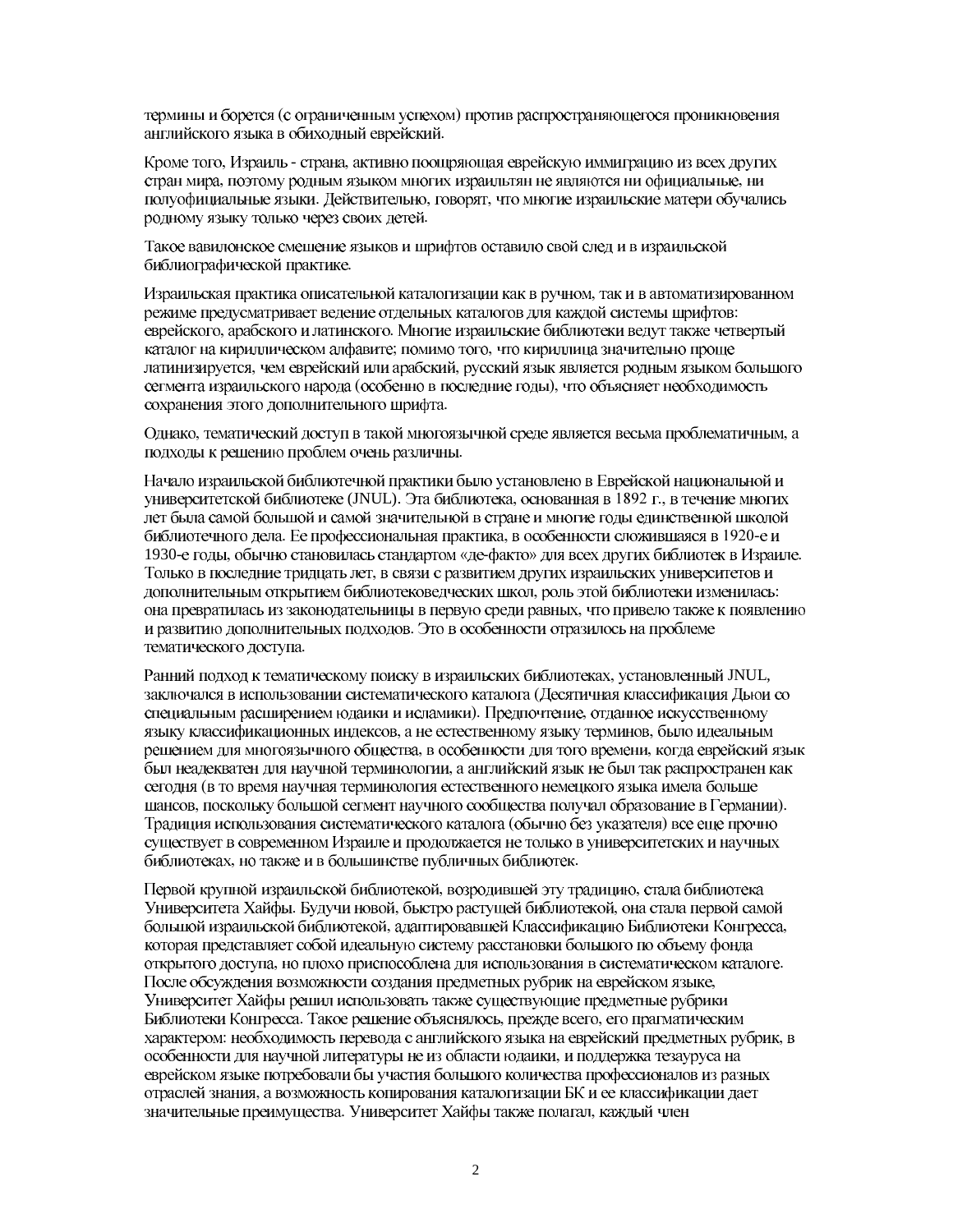университетского сообщества обладает достаточным знанием английского языка и потому использование английской терминологии в предметных рубриках не представит слишком больших затруднений. По данному пути последовали также несколько других израильских университетских библиотек, включая несколько библиотек самого Еврейского университета и собственно JNUL.

Впоследствии Университет Хайфы создал тезаурус еврейских терминов индексирования для поддержки проекта Указатель еврейской периодики (с 1977 по настоящее время). Этот тезаурус в настоящее время включает несколько десятков тысяч еврейских терминов на еврейском языке с необходимыми перекрестными ссылками. Предназначенный также для индексирования статей на еврейском языке, он, однако, не включает значительную часть терминологии, необходимой для университетской библиотеки с большой долей материалов на других языках. Данный тезаурус стал также базой для списка предметных рубрик на еврейском языке для публичных библиотек, который появился недавно и используется Израильским библиотечным центром, каталогизирующим агентством большинства публичных библиотек. Более ограниченный тезаурус был также создан Институтом Генриетты Шольц для использования в его библиографическом проекте «Современные исследования бихевиоризма».

Альтернативный подход развивался в библиотеке Университета Бар-Илан. Поскольку существующая терминологическая инфраструктура еврейского языка недостаточна для многих публикаций в латинской графике, Бар-Илан создал список предметных рубрик на еврейском языке, предназначенный для публикаций на еврейском языке. Поскольку большой процент публикаций на еврейском языке тематически посвящен юдаике и Израилю, использование еврейских терминов для этой тематики значительно проще, для других рубрик необходимо было переводить термины Библиотеки Конгресса. Неудобство такого подхода в том, что необходимо разделять предметный файл для отражения материалов по одной теме как в еврейской, так и в латинской графике, что приводит к необходимости проводить поиск по обоим каталогам, используя различные термины в каждом из них.

В последние годы несколько университетских библиотек, которые сохраняют систематические каталоги, попытались расширить тематический доступ, добавляя в них текстовые поисковые элементы. Например, the Technion - Израильский технологический институт, продолжая вести систематический каталог на УДК, расширил его возможности с помощью перекрестных ссылок на английском языке, которые служат в качестве дополнительного предметного поиска (поисковыми являются и рубрики и слова). Еврейская национальная и университетская библиотека также расширяет поисковые возможности своего систематического каталога, добавляя термины на английском языке непосредственно к классификационным индексам Десятичной классификации Дьюи, создавая рубрики как таковые.

372.114.4 Elementary school teachers - Evaluation.

296.54 Halakha and poseqim after Moses ben Maimon and before Joseph Caro

Текст, сопровождающий классификационный индекс, является пояснением индекса, часто включающим примечание о применении, и его можно использовать только при словарном поиске. Использование английской терминологии этих рубрик главным образом, позволяет избежать технических проблем текста в двух направлениях.

В начале 1970-х было несколько попыток создания унифицированного списка предметных рубрик на еврейском языке для всех отраслей, базирующегося на предметных рубриках Библиотеки Конгресса. Необходимое для данного проекта финансирование не было найдено, и он был отложен.

Из этого следует, что, кроме разделения файла в Университете Бар-Илан, университетские библиотеки Израиля считают более удобным осуществлять тематический поиск с использованием английской терминологии (либо по предметным рубрикам Библиотеки Конгресса, либо через расширение систематического каталога). С другой стороны, израильские публичные библиотеки не могут рассчитывать на то, что все их читатели знают английский